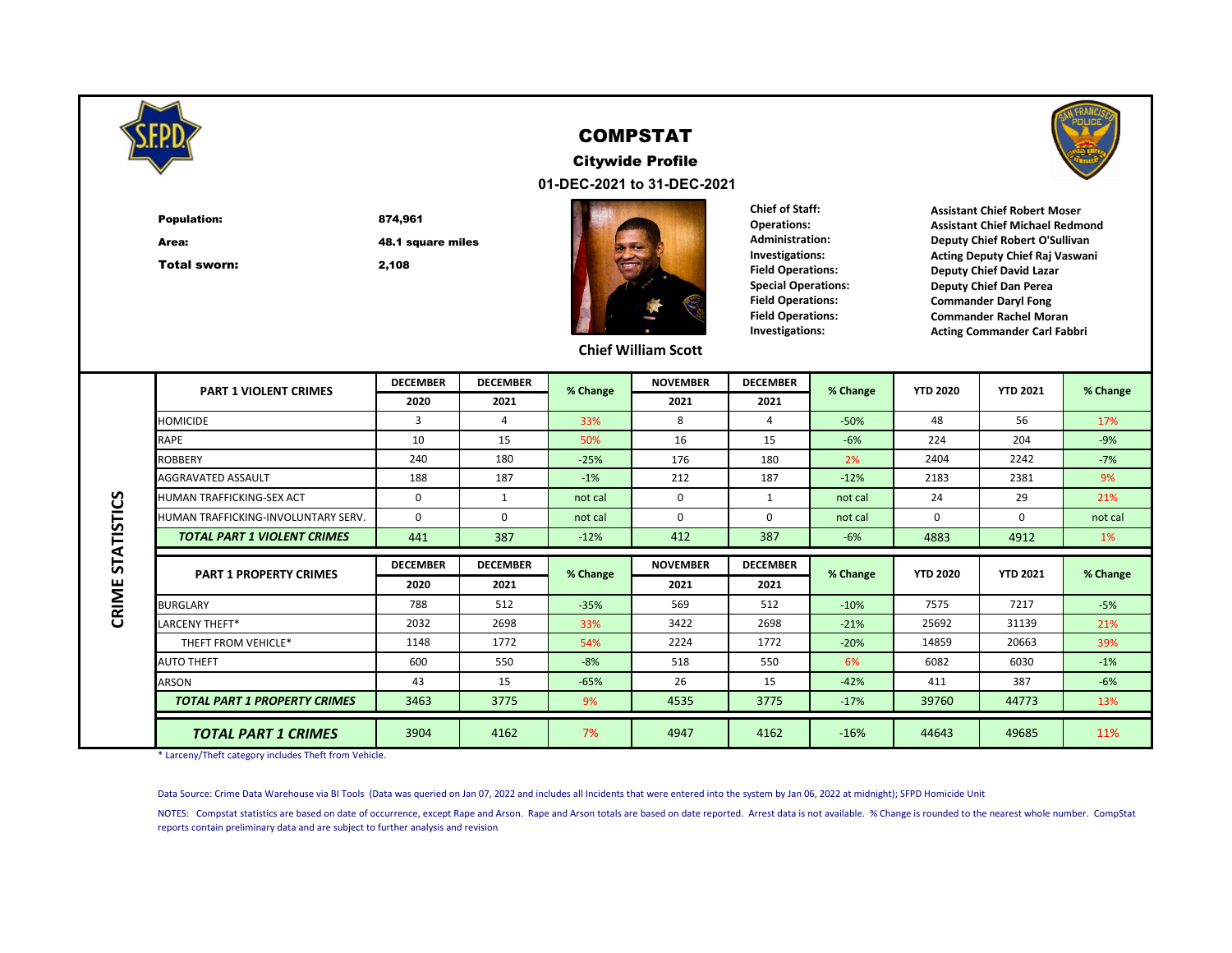

CRIME STATISTICS

#### COMPSTAT

 **01-DEC-2021 to 31-DEC-2021** Central Profile





**District Supervisors**

**District 2: Catherine Stefani**

**District 3: Aaron Peskin**

**District 6: Matt Haney**

| Captain Julian Ng |  |
|-------------------|--|
|-------------------|--|

| <b>PART 1 VIOLENT CRIMES</b>        | <b>DECEMBER</b> | <b>DECEMBER</b> | % Change | <b>NOVEMBER</b> | <b>DECEMBER</b> | % Change | <b>YTD 2020</b> | <b>YTD 2021</b> | % Change |
|-------------------------------------|-----------------|-----------------|----------|-----------------|-----------------|----------|-----------------|-----------------|----------|
|                                     | 2020            | 2021            |          | 2021            | 2021            |          |                 |                 |          |
| <b>HOMICIDE</b>                     | 1               | 0               | $-100%$  | 1               | 0               | $-100%$  | 5               | 1               | $-80%$   |
| <b>RAPE</b>                         | $\Omega$        | 2               | not cal  | $\mathbf{1}$    | 2               | 100%     | 22              | 18              | $-18%$   |
| <b>ROBBERY</b>                      | 28              | 26              | $-7%$    | 18              | 26              | 44%      | 348             | 314             | $-10%$   |
| <b>AGGRAVATED ASSAULT</b>           | 16              | 26              | 63%      | 22              | 26              | 18%      | 168             | 208             | 24%      |
| <b>HUMAN TRAFFICKING-SEX ACT</b>    | 0               | 0               | not cal  | $\mathbf 0$     | 0               | not cal  | 5               | 2               | $-60%$   |
| HUMAN TRAFFICKING-INVOLUNTARY SERV. | 0               | 0               | not cal  | 0               | 0               | not cal  | $\Omega$        | 0               | not cal  |
| <b>TOTAL PART 1 VIOLENT CRIMES</b>  | 45              | 54              | 20%      | 42              | 54              | 29%      | 548             | 543             | $-1%$    |
|                                     | <b>DECEMBER</b> | <b>DECEMBER</b> |          | <b>NOVEMBER</b> | <b>DECEMBER</b> |          |                 |                 |          |
| <b>PART 1 PROPERTY CRIMES</b>       | 2020            | 2021            | % Change | 2021            | 2021            | % Change | <b>YTD 2020</b> | <b>YTD 2021</b> | % Change |
| <b>BURGLARY</b>                     | 90              | 69              | $-23%$   | 75              | 69              | $-8%$    | 1107            | 862             | $-22%$   |
| LARCENY THEFT*                      | 351             | 629             | 79%      | 811             | 629             | $-22%$   | 3948            | 7603            | 93%      |
| THEFT FROM VEHICLE*                 | 245             | 501             | 104%     | 663             | 501             | $-24%$   | 2203            | 5977            | 171%     |
| <b>AUTO THEFT</b>                   | 35              | 47              | 34%      | 31              | 47              | 52%      | 423             | 458             | 8%       |
| <b>ARSON</b>                        | 3               | 1               | $-67%$   | $\mathbf{1}$    | 1               | 0%       | 57              | 34              | $-40%$   |
| <b>TOTAL PART 1 PROPERTY CRIMES</b> | 479             | 746             | 56%      | 918             | 746             | $-19%$   | 5535            | 8957            | 62%      |
| <b>TOTAL PART 1 CRIMES</b>          | 524             | 800             | 53%      | 960             | 800             | $-17%$   | 6083            | 9500            | 56%      |

\* Larceny/Theft category includes Theft from Vehicle.

Data Source: Crime Data Warehouse via BI Tools (Data was queried on Jan 07, 2022 and includes all Incidents that were entered into the system by Jan 06, 2022 at midnight); SFPD Homicide Unit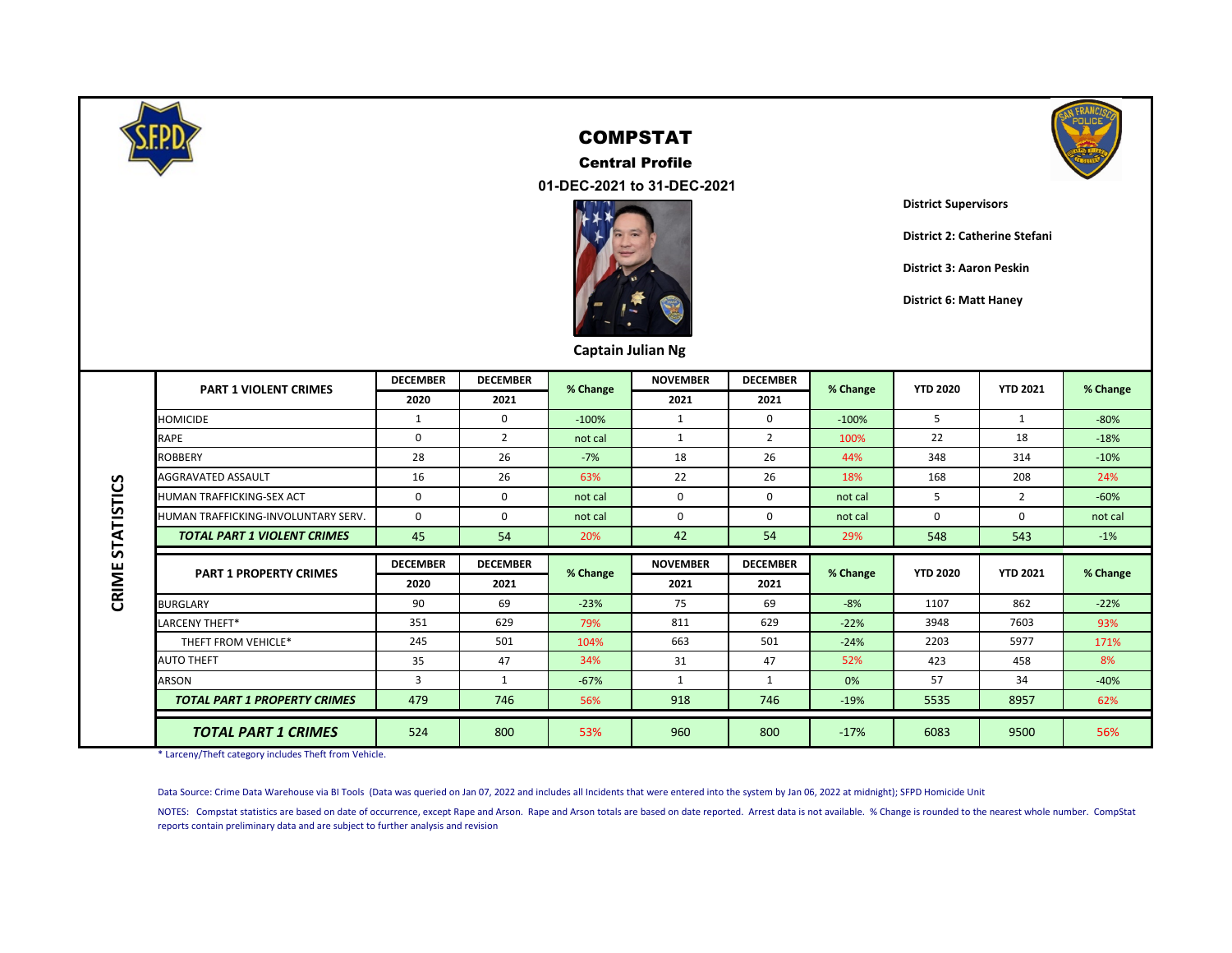

## COMPSTAT SOUTHERN



 **01-DEC-2021 to 31-DEC-2021**



**District Supervisors**

**District 6: Matt Haney**

**District 10: Shamann Walton**

|  | <b>Captain Timothy Falvey</b> |  |
|--|-------------------------------|--|
|--|-------------------------------|--|

|                   | <b>PART 1 VIOLENT CRIMES</b>        | <b>DECEMBER</b> | <b>DECEMBER</b> | % Change | <b>NOVEMBER</b> | <b>DECEMBER</b> | % Change | <b>YTD 2020</b> | <b>YTD 2021</b> | % Change |  |
|-------------------|-------------------------------------|-----------------|-----------------|----------|-----------------|-----------------|----------|-----------------|-----------------|----------|--|
|                   |                                     | 2020            | 2021            |          | 2021            | 2021            |          |                 |                 |          |  |
|                   | <b>HOMICIDE</b>                     |                 | 1               | 0%       | 0               | $\mathbf{1}$    | not cal  | $\overline{3}$  | 6               | 100%     |  |
|                   | RAPE                                | 0               | 3               | not cal  | 1               | 3               | 200%     | 36              | 29              | $-19%$   |  |
|                   | <b>ROBBERY</b>                      | 22              | 21              | $-5%$    | 22              | 21              | $-5%$    | 258             | 227             | $-12%$   |  |
|                   | <b>AGGRAVATED ASSAULT</b>           | 35              | 26              | $-26%$   | 23              | 26              | 13%      | 280             | 280             | 0%       |  |
|                   | <b>HUMAN TRAFFICKING-SEX ACT</b>    | 0               |                 | not cal  | 0               | $\mathbf{1}$    | not cal  | $\overline{3}$  | 4               | 33%      |  |
|                   | HUMAN TRAFFICKING-INVOLUNTARY SERV. | 0               | $\Omega$        | not cal  | 0               | $\Omega$        | not cal  | 0               | 0               | not cal  |  |
| <b>STATISTICS</b> | <b>TOTAL PART 1 VIOLENT CRIMES</b>  | 58              | 52              | $-10%$   | 46              | 52              | 13%      | 580             | 546             | $-6%$    |  |
|                   |                                     | <b>DECEMBER</b> | <b>DECEMBER</b> |          | <b>NOVEMBER</b> | <b>DECEMBER</b> |          |                 |                 |          |  |
|                   |                                     |                 |                 |          |                 |                 |          |                 |                 |          |  |
|                   | <b>PART 1 PROPERTY CRIMES</b>       | 2020            | 2021            | % Change | 2021            | 2021            | % Change | <b>YTD 2020</b> | <b>YTD 2021</b> | % Change |  |
|                   | <b>BURGLARY</b>                     | 91              | 60              | $-34%$   | 85              | 60              | $-29%$   | 939             | 854             | $-9%$    |  |
|                   | LARCENY THEFT*                      | 183             | 288             | 57%      | 546             | 288             | $-47%$   | 2564            | 3321            | 30%      |  |
|                   | THEFT FROM VEHICLE*                 | 96              | 136             | 42%      | 224             | 136             | $-39%$   | 1354            | 1589            | 17%      |  |
|                   | <b>AUTO THEFT</b>                   | 38              | 56              | 47%      | 45              | 56              | 24%      | 486             | 559             | 15%      |  |
|                   | ARSON                               | 6               | $\overline{2}$  | $-67%$   | $\overline{7}$  | $\overline{2}$  | $-71%$   | 46              | 54              | 17%      |  |
| CRIME             | <b>TOTAL PART 1 PROPERTY CRIMES</b> | 318             | 406             | 28%      | 683             | 406             | $-41%$   | 4035            | 4788            | 19%      |  |

\* Larceny/Theft category includes Theft from Vehicle.

Data Source: Crime Data Warehouse via BI Tools (Data was queried on Jan 07, 2022 and includes all Incidents that were entered into the system by Jan 06, 2022 at midnight); SFPD Homicide Unit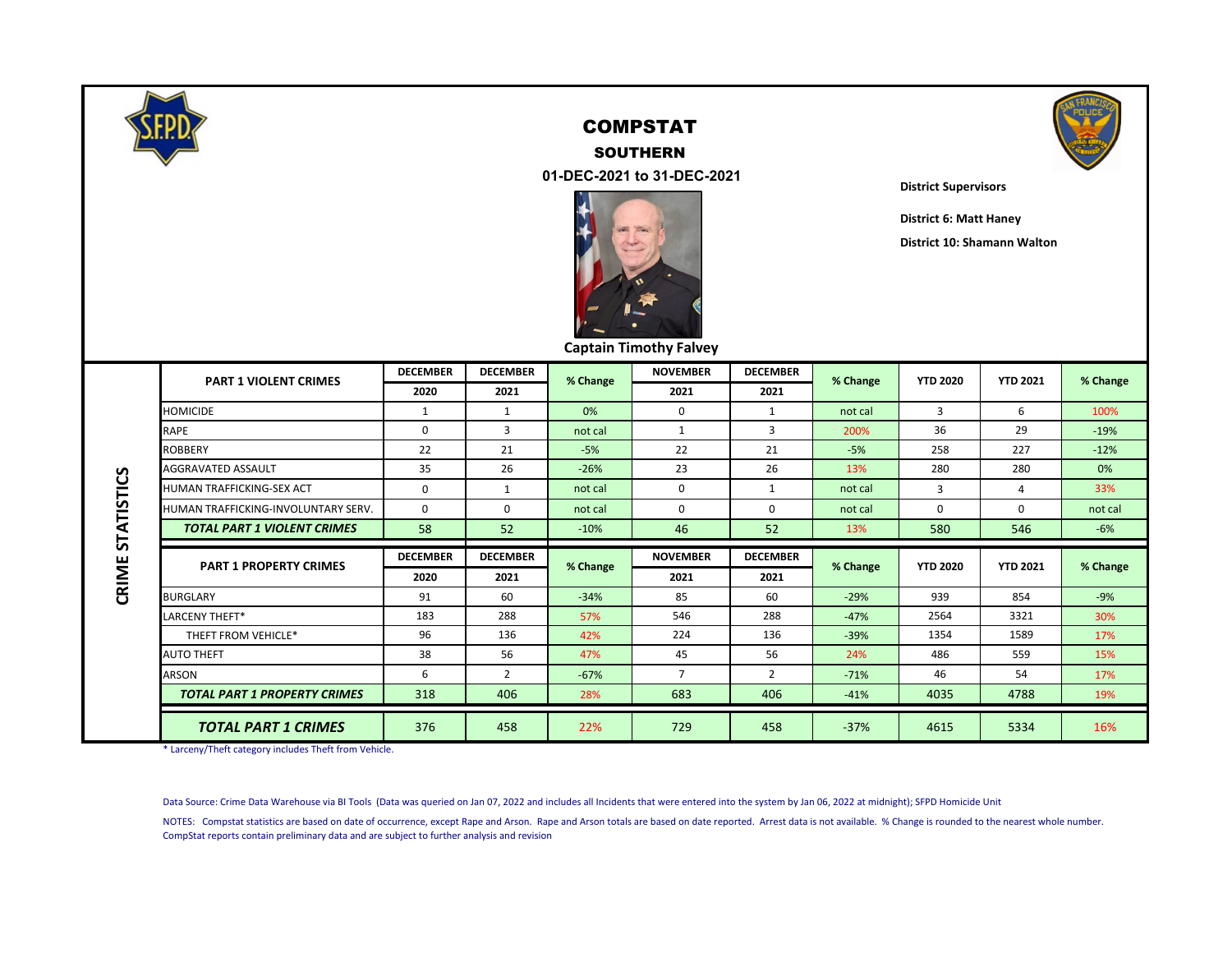

# Bayview Profile



 **01-DEC-2021 to 31-DEC-2021**



#### **District Supervisors**

**District 9: Hillary Ronen**

**District 10: Shamann Walton**

#### **Captain David Maron**

|                   | <b>PART 1 VIOLENT CRIMES</b>        | <b>DECEMBER</b> | <b>DECEMBER</b> | % Change | <b>NOVEMBER</b> | <b>DECEMBER</b> | % Change | <b>YTD 2020</b> | <b>YTD 2021</b> | % Change |
|-------------------|-------------------------------------|-----------------|-----------------|----------|-----------------|-----------------|----------|-----------------|-----------------|----------|
|                   |                                     | 2020            | 2021            |          | 2021            | 2021            |          |                 |                 |          |
|                   | <b>HOMICIDE</b>                     | 1               | 1               | 0%       | $\overline{2}$  | 1               | $-50%$   | 14              | 15              | 7%       |
|                   | RAPE                                | 0               | 1               | not cal  | $\overline{2}$  | 1               | $-50%$   | 18              | 21              | 17%      |
|                   | <b>ROBBERY</b>                      | 38              | 18              | $-53%$   | 19              | 18              | $-5%$    | 262             | 221             | $-16%$   |
|                   | <b>AGGRAVATED ASSAULT</b>           | 39              | 29              | $-26%$   | 24              | 29              | 21%      | 368             | 371             | 1%       |
| <b>STATISTICS</b> | <b>HUMAN TRAFFICKING-SEX ACT</b>    | 0               | $\Omega$        | not cal  | $\Omega$        | $\Omega$        | not cal  | $\Omega$        | $\overline{2}$  | not cal  |
|                   | HUMAN TRAFFICKING-INVOLUNTARY SERV. | $\mathbf 0$     | $\Omega$        | not cal  | $\Omega$        | $\Omega$        | not cal  | 0               | $\Omega$        | not cal  |
|                   | <b>TOTAL PART 1 VIOLENT CRIMES</b>  | 78              | 49              | $-37%$   | 47              | 49              | 4%       | 662             | 630             | $-5%$    |
|                   |                                     | <b>DECEMBER</b> | <b>DECEMBER</b> |          | <b>NOVEMBER</b> | <b>DECEMBER</b> |          |                 |                 |          |
| CRIME             | <b>PART 1 PROPERTY CRIMES</b>       | 2020            | 2021            | % Change | 2021            | 2021            | % Change | <b>YTD 2020</b> | <b>YTD 2021</b> | % Change |
|                   | <b>BURGLARY</b>                     | 44              | 48              | 9%       | 52              | 48              | $-8%$    | 452             | 522             | 15%      |
|                   | LARCENY THEFT*                      | 138             | 111             | $-20%$   | 116             | 111             | $-4%$    | 1749            | 1636            | $-6%$    |
|                   | THEFT FROM VEHICLE*                 | 62              | 73              | 18%      | 79              | 73              | $-8%$    | 1051            | 1074            | 2%       |
|                   |                                     |                 |                 |          |                 |                 |          |                 |                 |          |
|                   | <b>AUTO THEFT</b>                   | 112             | 98              | $-13%$   | 87              | 98              | 13%      | 958             | 1015            | 6%       |
|                   | <b>ARSON</b>                        | 9               | 4               | $-56%$   | 4               | 4               | 0%       | 58              | 76              | 31%      |
|                   | <b>TOTAL PART 1 PROPERTY CRIMES</b> | 303             | 261             | $-14%$   | 259             | 261             | 1%       | 3217            | 3249            | 1%       |

\* Larceny/Theft category includes Theft from Vehicle.

Data Source: Crime Data Warehouse via BI Tools (Data was queried on Jan 07, 2022 and includes all Incidents that were entered into the system by Jan 06, 2022 at midnight); SFPD Homicide Unit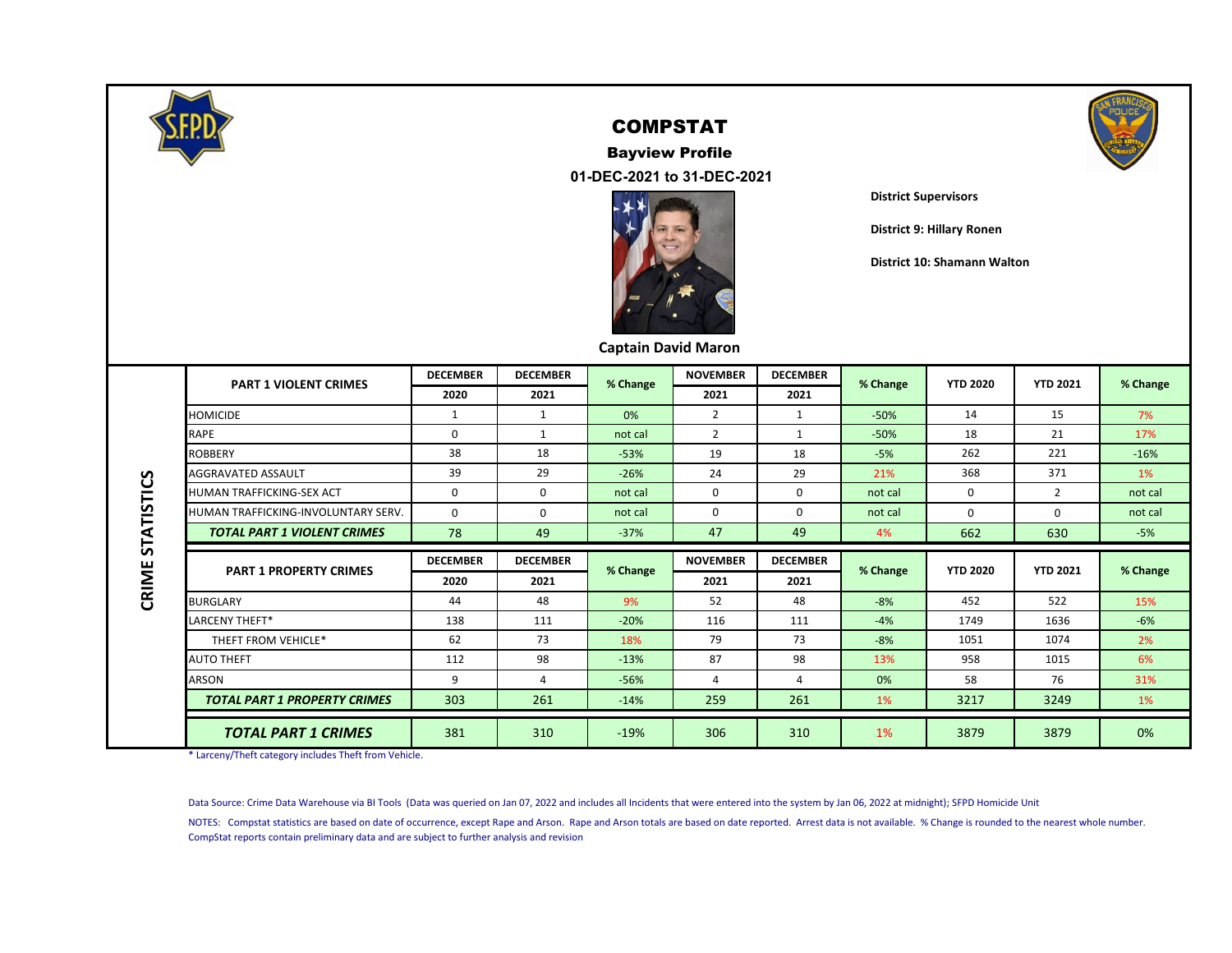

 **01-DEC-2021 to 31-DEC-2021** Mission Profile





**District Supervisors**

**District 8: Rafael Mandelman**

**District 9: Hillary Ronen**

**District 10: Shamann Walton**

#### **Acting Captain Michael McEachern**

|                   | <b>PART 1 VIOLENT CRIMES</b>        | <b>DECEMBER</b> | <b>DECEMBER</b> | % Change | <b>NOVEMBER</b> | <b>DECEMBER</b> | % Change | <b>YTD 2020</b> | <b>YTD 2021</b> | % Change |
|-------------------|-------------------------------------|-----------------|-----------------|----------|-----------------|-----------------|----------|-----------------|-----------------|----------|
|                   |                                     | 2020            | 2021            |          | 2021            | 2021            |          |                 |                 |          |
|                   | <b>HOMICIDE</b>                     | 0               | 0               | not cal  |                 | $\Omega$        | $-100%$  | 5               | 9               | 80%      |
|                   | RAPE                                | 1               | $\overline{3}$  | 200%     | 5               | 3               | $-40%$   | 25              | 32              | 28%      |
|                   | <b>ROBBERY</b>                      | 28              | 33              | 18%      | 36              | 33              | $-8%$    | 346             | 353             | 2%       |
|                   | AGGRAVATED ASSAULT                  | 16              | 28              | 75%      | 35              | 28              | $-20%$   | 309             | 378             | 22%      |
|                   | <b>HUMAN TRAFFICKING-SEX ACT</b>    | 0               | 0               | not cal  | 0               | 0               | not cal  | 9               | 3               | $-67%$   |
| <b>STATISTICS</b> | HUMAN TRAFFICKING-INVOLUNTARY SERV. | $\Omega$        | $\Omega$        | not cal  | 0               | $\Omega$        | not cal  | $\Omega$        | 0               | not cal  |
|                   | <b>TOTAL PART 1 VIOLENT CRIMES</b>  | 45              | 64              | 42%      | 77              | 64              | $-17%$   | 694             | 775             | 12%      |
|                   |                                     |                 |                 |          |                 |                 |          |                 |                 |          |
|                   |                                     | <b>DECEMBER</b> | <b>DECEMBER</b> |          | <b>NOVEMBER</b> | <b>DECEMBER</b> |          |                 |                 |          |
|                   | <b>PART 1 PROPERTY CRIMES</b>       | 2020            | 2021            | % Change | 2021            | 2021            | % Change | <b>YTD 2020</b> | <b>YTD 2021</b> | % Change |
|                   | <b>BURGLARY</b>                     | 99              | 62              | $-37%$   | 87              | 62              | $-29%$   | 881             | 966             | 10%      |
|                   | LARCENY THEFT*                      | 161             | 361             | 124%     | 451             | 361             | $-20%$   | 2772            | 3072            | 11%      |
|                   | THEFT FROM VEHICLE*                 | 69              | 172             | 149%     | 251             | 172             | $-31%$   | 1395            | 1650            | 18%      |
|                   | <b>AUTO THEFT</b>                   | 70              | 86              | 23%      | 81              | 86              | 6%       | 772             | 900             | 17%      |
|                   | <b>ARSON</b>                        | 5               | 5               | 0%       | 3               | 5               | 67%      | 68              | 69              | 1%       |
| CRIME             | <b>TOTAL PART 1 PROPERTY CRIMES</b> | 335             | 514             | 53%      | 622             | 514             | $-17%$   | 4493            | 5007            | 11%      |

\* Larceny/Theft category includes Theft from Vehicle.

Data Source: Crime Data Warehouse via BI Tools (Data was queried on Jan 07, 2022 and includes all Incidents that were entered into the system by Jan 06, 2022 at midnight); SFPD Homicide Unit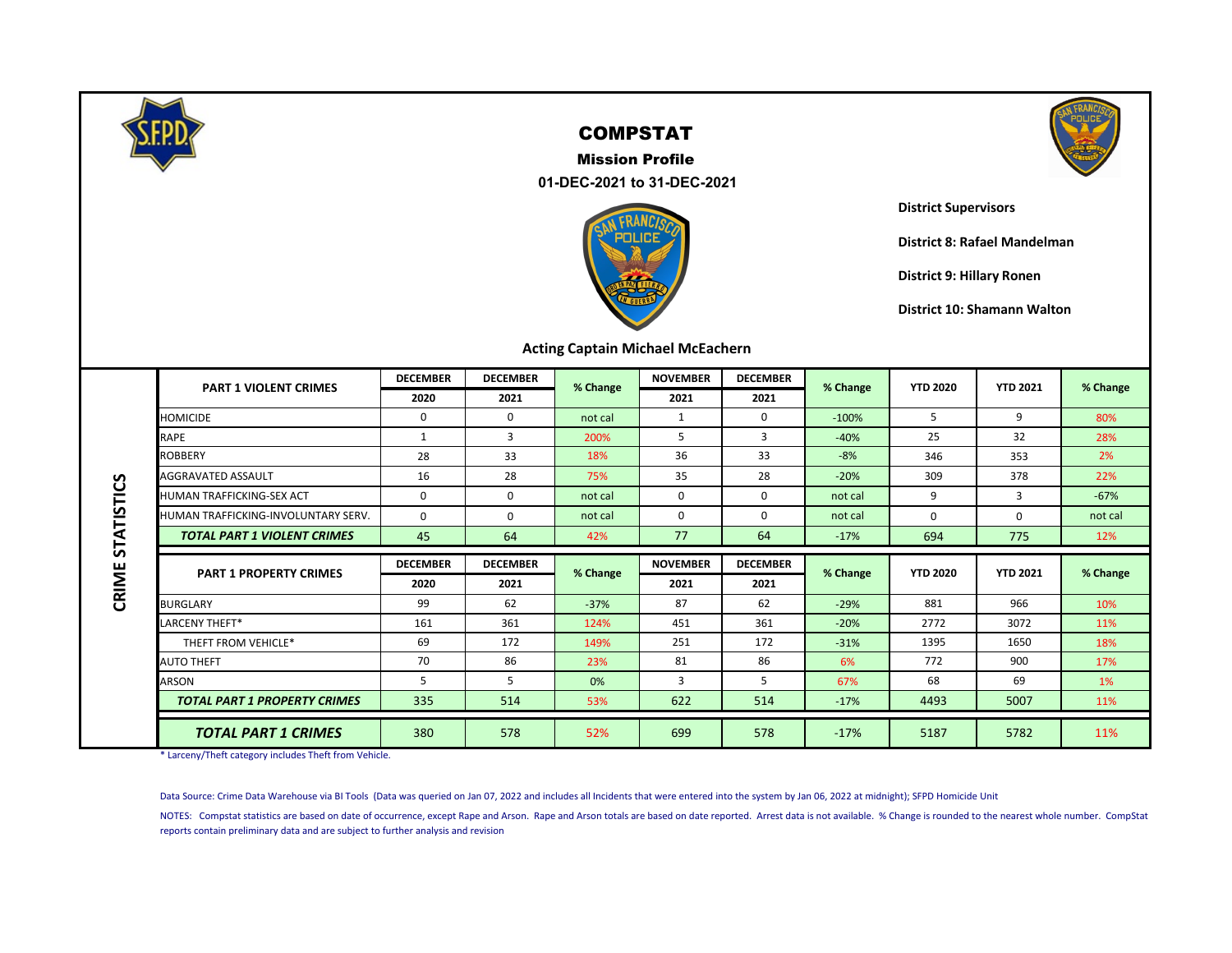

CRIME STATISTICS

#### COMPSTAT

 **01-DEC-2021 to 31-DEC-2021** Northern Profile





**District Supervisors**

**District 2: Catherine Stefani**

**District 3: Aaron Peskin**

**District 5: Dean Preston**

**District 6: Matt Haney**

#### **Acting Captain Jason Sawyer**

| <b>PART 1 VIOLENT CRIMES</b>        | <b>DECEMBER</b> | <b>DECEMBER</b> | % Change | <b>NOVEMBER</b>                                         | <b>DECEMBER</b> | % Change | <b>YTD 2020</b> | <b>YTD 2021</b> | % Change |
|-------------------------------------|-----------------|-----------------|----------|---------------------------------------------------------|-----------------|----------|-----------------|-----------------|----------|
|                                     | 2020            | 2021            |          | 2021<br>1<br>$\overline{2}$<br>22<br>35<br>0<br>0<br>60 | 2021            |          |                 |                 |          |
| <b>HOMICIDE</b>                     | 0               | $\Omega$        | not cal  |                                                         | $\Omega$        | $-100%$  | 1               | $\overline{7}$  | 600%     |
| <b>RAPE</b>                         | $\overline{4}$  | 1               | $-75%$   |                                                         | 1               | $-50%$   | 32              | 25              | $-22%$   |
| <b>ROBBERY</b>                      | 44              | 13              | $-70%$   |                                                         | 13              | $-41%$   | 335             | 314             | $-6%$    |
| <b>AGGRAVATED ASSAULT</b>           | 13              | 11              | $-15%$   |                                                         | 11              | $-69%$   | 216             | 248             | 15%      |
| <b>HUMAN TRAFFICKING-SEX ACT</b>    | 0               | $\Omega$        | not cal  |                                                         | 0               | not cal  | 1               | 3               | 200%     |
| HUMAN TRAFFICKING-INVOLUNTARY SERV. | $\Omega$        | $\Omega$        | not cal  |                                                         | $\Omega$        | not cal  | 0               | 0               | not cal  |
| <b>TOTAL PART 1 VIOLENT CRIMES</b>  | 61              | 25              | $-59%$   |                                                         | 25              | $-58%$   | 585             | 597             | 2%       |
|                                     | <b>DECEMBER</b> | <b>DECEMBER</b> |          | <b>NOVEMBER</b>                                         | <b>DECEMBER</b> |          |                 |                 |          |
|                                     |                 |                 |          |                                                         |                 |          |                 |                 |          |
| <b>PART 1 PROPERTY CRIMES</b>       | 2020            | 2021            | % Change | 2021                                                    | 2021            | % Change | <b>YTD 2020</b> | <b>YTD 2021</b> | % Change |
| <b>BURGLARY</b>                     | 135             | 93              | $-31%$   | 101                                                     | 93              | $-8%$    | 1539            | 1318            | $-14%$   |
| LARCENY THEFT*                      | 338             | 494             | 46%      | 590                                                     | 494             | $-16%$   | 5077            | 5640            | 11%      |
| THEFT FROM VEHICLE*                 | 178             | 370             | 108%     | 433                                                     | 370             | $-15%$   | 3082            | 3942            | 28%      |
| <b>AUTO THEFT</b>                   | 54              | 57              | 6%       | 56                                                      | 57              | 2%       | 737             | 668             | $-9%$    |
| ARSON                               | 3               | 1               | $-67%$   | 4                                                       | 1               | $-75%$   | 60              | 45              | $-25%$   |
| <b>TOTAL PART 1 PROPERTY CRIMES</b> | 530             | 645             | 22%      | 751                                                     | 645             | $-14%$   | 7413            | 7671            | 3%       |

\* Larceny/Theft category includes Theft from Vehicle.

Data Source: Crime Data Warehouse via BI Tools (Data was queried on Jan 07, 2022 and includes all Incidents that were entered into the system by Jan 06, 2022 at midnight); SFPD Homicide Unit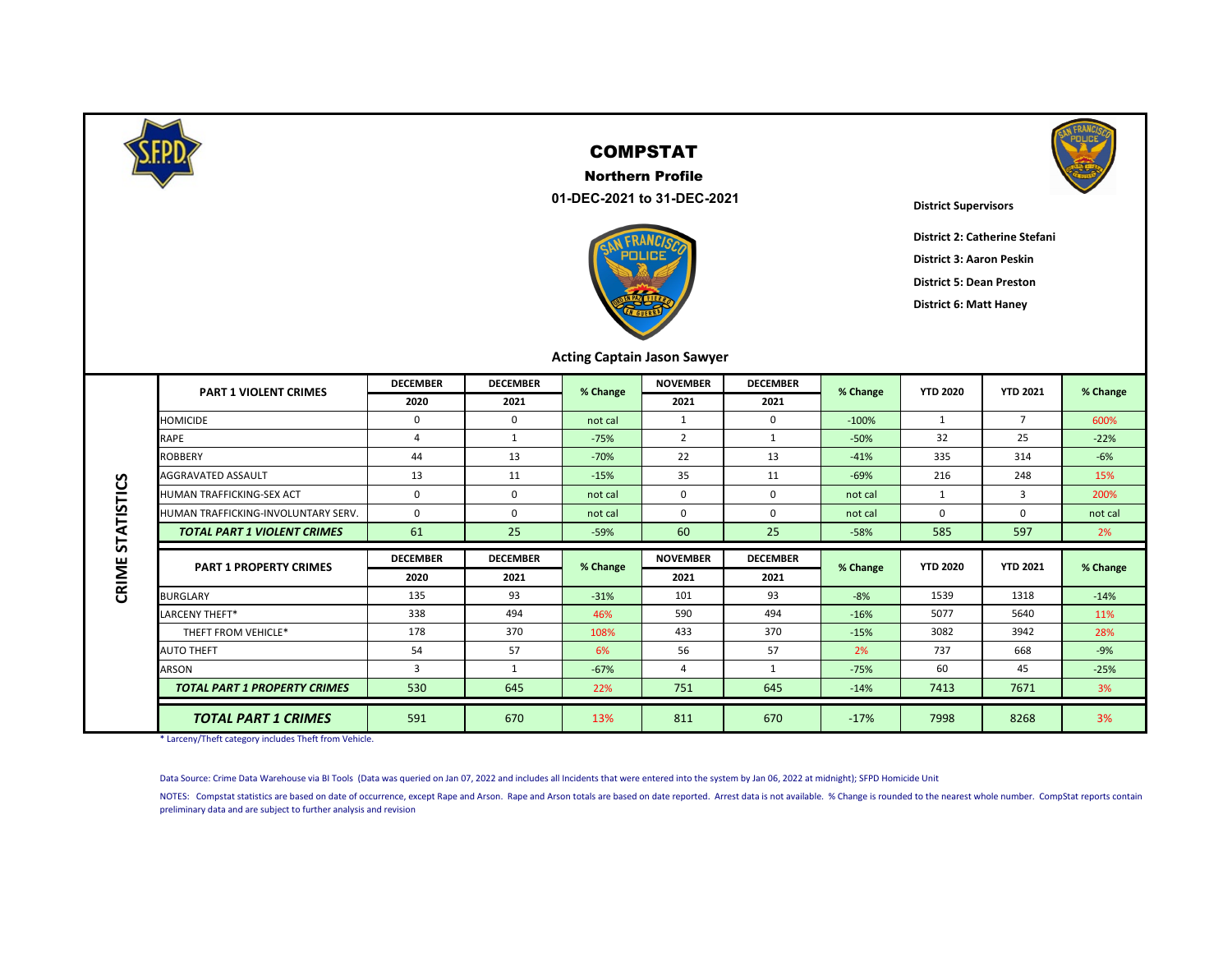

Park Profile



 **01-DEC-2021 to 31-DEC-2021**



**Captain Christopher Pedrini**

**District Supervisors**

**District 1: Connie Chan**

**District 2: Catherine Stefani**

**District 5: Dean Preston**

**District 7: Norman Yee**

**District 8: Rafael Mandelman** 

|                   | <b>PART 1 VIOLENT CRIMES</b>        | <b>DECEMBER</b> | <b>DECEMBER</b> | % Change | <b>NOVEMBER</b> | <b>DECEMBER</b> | % Change | <b>YTD 2020</b> | <b>YTD 2021</b> | % Change |
|-------------------|-------------------------------------|-----------------|-----------------|----------|-----------------|-----------------|----------|-----------------|-----------------|----------|
|                   |                                     | 2020            | 2021            |          | 2021            | 2021            |          |                 |                 |          |
|                   | <b>HOMICIDE</b>                     | $\Omega$        | $\Omega$        | not cal  | 1               | $\Omega$        | $-100%$  | 0               | 4               | not cal  |
|                   | RAPE                                | $\Omega$        | $\Omega$        | not cal  | $\mathbf 0$     | 0               | not cal  | $\overline{7}$  | $\overline{7}$  | 0%       |
|                   | <b>ROBBERY</b>                      | 5               | $\overline{7}$  | 40%      | $\overline{2}$  | $\overline{7}$  | 250%     | 47              | 49              | 4%       |
|                   | <b>AGGRAVATED ASSAULT</b>           | $\overline{3}$  | $\overline{2}$  | $-33%$   | $\overline{3}$  | $\overline{2}$  | $-33%$   | 67              | 64              | $-4%$    |
|                   | <b>HUMAN TRAFFICKING-SEX ACT</b>    | 0               | $\Omega$        | not cal  | 0               | 0               | not cal  | 0               | $\mathbf{1}$    | not cal  |
|                   | HUMAN TRAFFICKING-INVOLUNTARY SERV. | 0               | $\Omega$        | not cal  | 0               | 0               | not cal  | 0               | 0               | not cal  |
| <b>STATISTICS</b> | <b>TOTAL PART 1 VIOLENT CRIMES</b>  | 8               | 9               | 13%      | 6               | 9               | 50%      | 121             | 125             | 3%       |
|                   |                                     |                 |                 |          |                 |                 |          |                 |                 |          |
|                   |                                     | <b>DECEMBER</b> | <b>DECEMBER</b> |          | <b>NOVEMBER</b> | <b>DECEMBER</b> |          |                 |                 |          |
|                   | <b>PART 1 PROPERTY CRIMES</b>       | 2020            | 2021            | % Change | 2021            | 2021            | % Change | <b>YTD 2020</b> | <b>YTD 2021</b> | % Change |
| CRIME             | <b>BURGLARY</b>                     | 62              | 41              | $-34%$   | 35              | 41              | 17%      | 618             | 488             | $-21%$   |
|                   | LARCENY THEFT*                      | 170             | 115             | $-32%$   | 165             | 115             | $-30%$   | 1769            | 1747            | $-1%$    |
|                   | THEFT FROM VEHICLE*                 | 122             | 90              | $-26%$   | 122             | 90              | $-26%$   | 1175            | 1293            | 10%      |
|                   | <b>AUTO THEFT</b>                   | 37              | 23              | $-38%$   | 24              | 23              | $-4%$    | 358             | 295             | $-18%$   |
|                   | ARSON                               | 1               | 0               | $-100%$  | 0               | 0               | not cal  | 9               | 11              | 22%      |
|                   | <b>TOTAL PART 1 PROPERTY CRIMES</b> | 270             | 179             | $-34%$   | 224             | 179             | $-20%$   | 2754            | 2541            | $-8%$    |

\* Larceny/Theft category includes Theft from Vehicle.

Data Source: Crime Data Warehouse via BI Tools (Data was queried on Jan 07, 2022 and includes all Incidents that were entered into the system by Jan 06, 2022 at midnight); SFPD Homicide Unit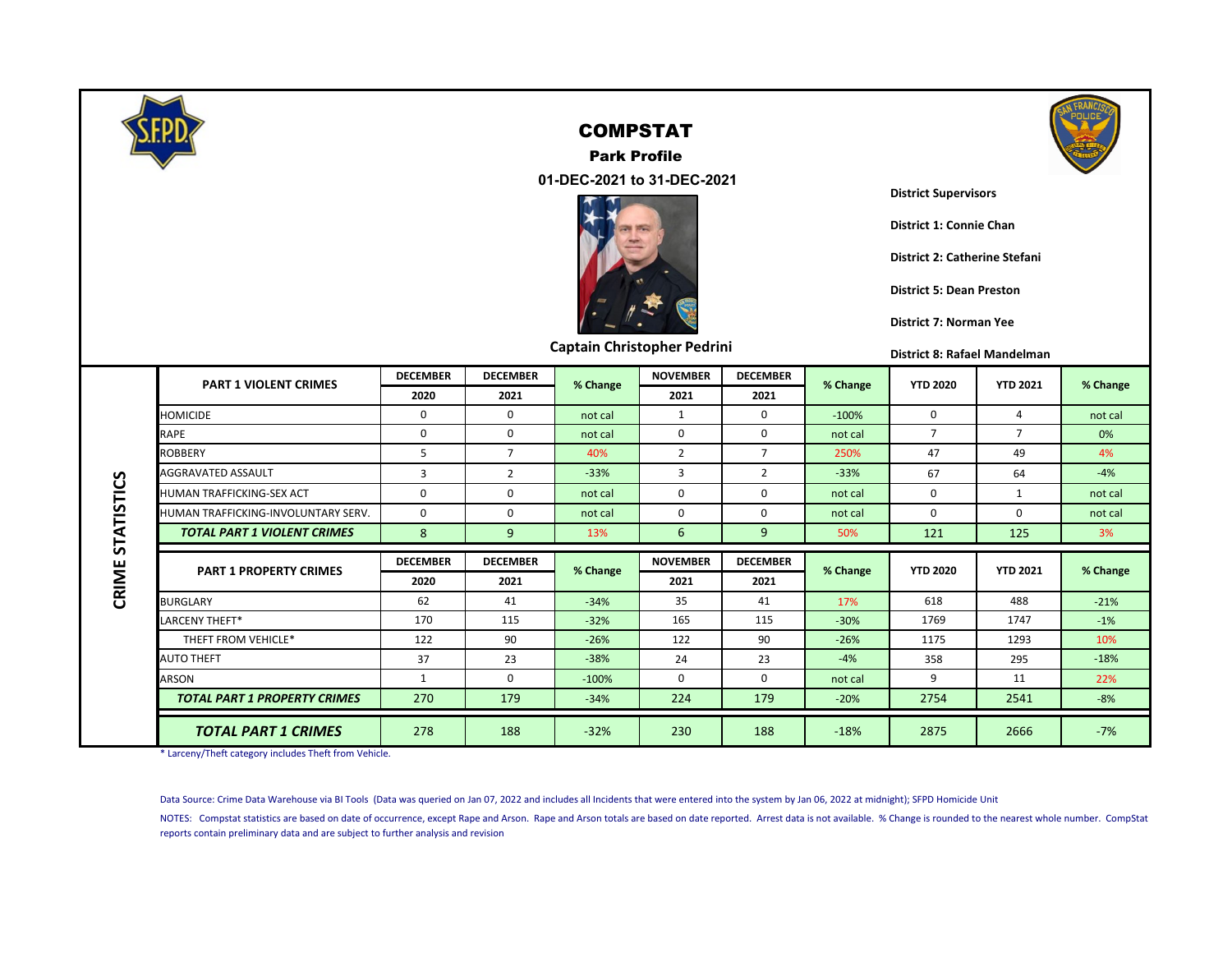

#### COMPSTAT

Richmond Profile





**District Supervisors**

**District 1: Connie Chan**

**District 2: Catherine Stefani**

|  |  | Captain Gaetano Caltagirone |
|--|--|-----------------------------|
|--|--|-----------------------------|

|                   | <b>PART 1 VIOLENT CRIMES</b>        | <b>DECEMBER</b> | <b>DECEMBER</b> | % Change | <b>NOVEMBER</b> | <b>DECEMBER</b> | % Change | <b>YTD 2020</b> | <b>YTD 2021</b> | % Change |
|-------------------|-------------------------------------|-----------------|-----------------|----------|-----------------|-----------------|----------|-----------------|-----------------|----------|
|                   |                                     | 2020            | 2021            |          | 2021            | 2021            |          |                 |                 |          |
|                   | <b>HOMICIDE</b>                     | 0               | $\mathbf{1}$    | not cal  | $\mathbf 0$     | 1               | not cal  | 1               | 1               | 0%       |
|                   | <b>RAPE</b>                         | $\mathbf 0$     | 0               | not cal  | 1               | $\mathbf 0$     | $-100%$  | 13              | 8               | $-38%$   |
|                   | ROBBERY                             | 15              | 8               | $-47%$   | 6               | 8               | 33%      | 102             | 113             | 11%      |
|                   | <b>AGGRAVATED ASSAULT</b>           | 5               | 5               | 0%       | $\overline{7}$  | 5               | $-29%$   | 71              | 78              | 10%      |
|                   | HUMAN TRAFFICKING-SEX ACT           | $\Omega$        | $\Omega$        | not cal  | $\Omega$        | $\Omega$        | not cal  |                 | $\mathbf 0$     | $-100%$  |
|                   | HUMAN TRAFFICKING-INVOLUNTARY SERV. | $\Omega$        | $\Omega$        | not cal  | $\Omega$        | $\Omega$        | not cal  | $\Omega$        | $\Omega$        | not cal  |
| <b>STATISTICS</b> | <b>TOTAL PART 1 VIOLENT CRIMES</b>  | 20              | 14              | $-30%$   | 14              | 14              | 0%       | 188             | 200             | 6%       |
|                   | <b>PART 1 PROPERTY CRIMES</b>       | <b>DECEMBER</b> | <b>DECEMBER</b> |          | <b>NOVEMBER</b> | <b>DECEMBER</b> |          | <b>YTD 2020</b> | <b>YTD 2021</b> |          |
| CRIME             |                                     | 2020            | 2021            | % Change | 2021            | 2021            | % Change |                 |                 | % Change |
|                   | <b>BURGLARY</b>                     | 94              | 34              | $-64%$   | 31              | 34              | 10%      | 635             | 628             | $-1%$    |
|                   | <b>LARCENY THEFT*</b>               | 222             | 273             | 23%      | 283             | 273             | $-4%$    | 2634            | 3097            | 18%      |
|                   | THEFT FROM VEHICLE*                 | 140             | 217             | 55%      | 216             | 217             | 0%       | 1809            | 2429            | 34%      |
|                   | AUTO THEFT                          | 53              | 32              | $-40%$   | 35              | 32              | $-9%$    | 491             | 384             | $-22%$   |
|                   | <b>ARSON</b>                        | 3               | 1               | $-67%$   | $\Omega$        | 1               | not cal  | 36              | 24              | $-33%$   |
|                   | <b>TOTAL PART 1 PROPERTY CRIMES</b> |                 |                 |          | 349             | 340             | $-3%$    | 3796            |                 | 9%       |
|                   |                                     | 372             | 340             | $-9%$    |                 |                 |          |                 | 4133            |          |

\* Larceny/Theft category includes Theft from Vehicle.

Data Source: Crime Data Warehouse via BI Tools (Data was queried on Jan 07, 2022 and includes all Incidents that were entered into the system by Jan 06, 2022 at midnight); SFPD Homicide Unit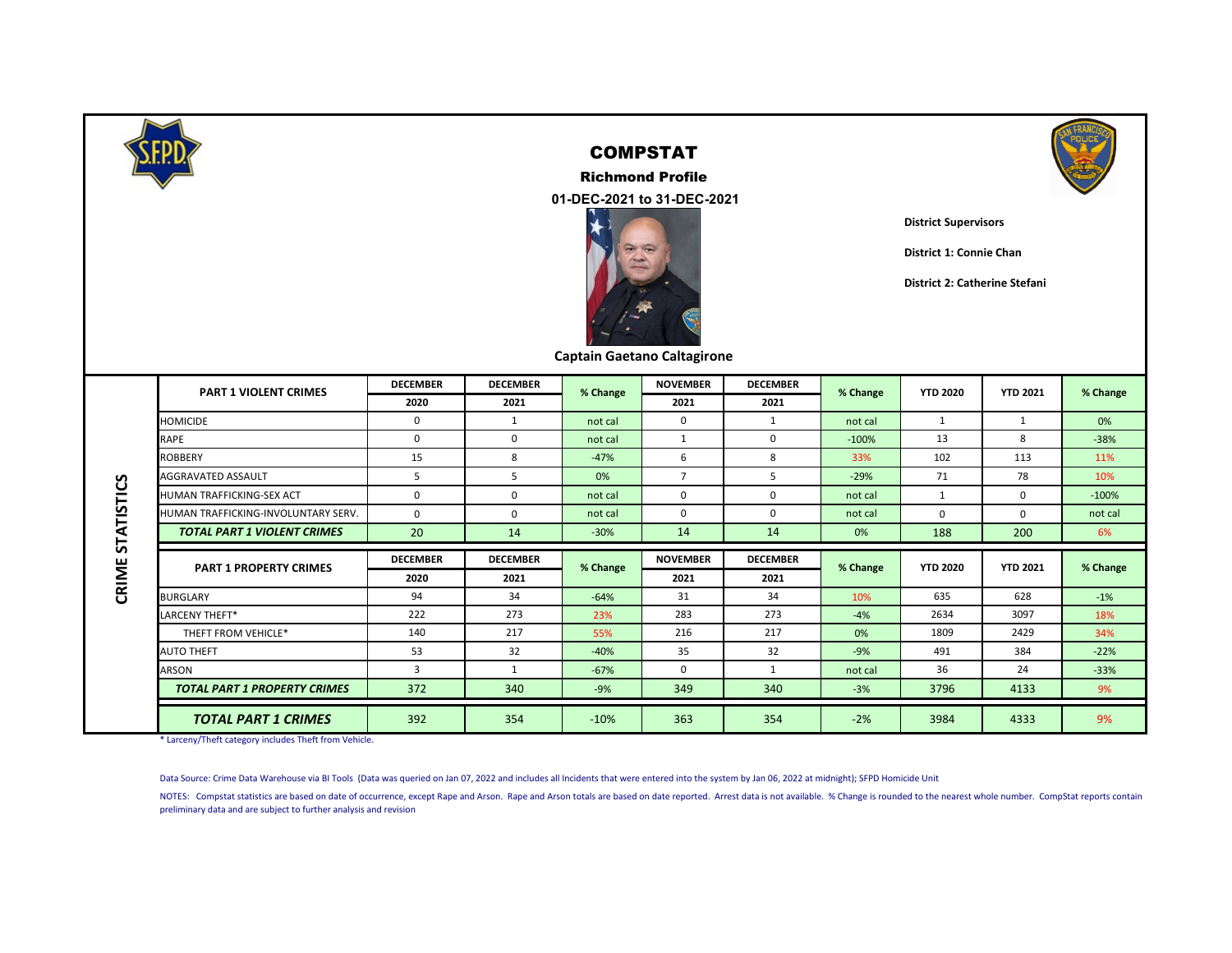

#### Ingleside Profile  **01-DEC-2021 to 31-DEC-2021**



#### **District Supervisors**

**District 7: Norman Yee District 8: Rafael Mandelmen**

**District 9: Hillary Ronen**

**District 10: Shamann Walton**

**District 11: Ahsha Safai**

|                   | <b>PART 1 VIOLENT CRIMES</b>        | <b>DECEMBER</b> | <b>DECEMBER</b> | % Change | <b>NOVEMBER</b> | <b>DECEMBER</b> | % Change | <b>YTD 2020</b> | <b>YTD 2021</b> | % Change |
|-------------------|-------------------------------------|-----------------|-----------------|----------|-----------------|-----------------|----------|-----------------|-----------------|----------|
|                   |                                     | 2020            | 2021            |          | 2021            | 2021            |          |                 |                 |          |
|                   | <b>HOMICIDE</b>                     | 0               | -1              | not cal  | $\mathbf{1}$    | 1               | 0%       | 8               | 3               | $-63%$   |
|                   | RAPE                                | $\overline{2}$  | 1               | $-50%$   | $\mathbf{1}$    | $\mathbf{1}$    | 0%       | 20              | 16              | $-20%$   |
|                   | <b>ROBBERY</b>                      | 22              | 13              | $-41%$   | 17              | 13              | $-24%$   | 258             | 224             | $-13%$   |
|                   | <b>AGGRAVATED ASSAULT</b>           | 19              | 20              | 5%       | 21              | 20              | $-5%$    | 225             | 208             | $-8%$    |
|                   | <b>HUMAN TRAFFICKING-SEX ACT</b>    | 0               | $\Omega$        | not cal  | 0               | $\Omega$        | not cal  | $\Omega$        | 1               | not cal  |
|                   | HUMAN TRAFFICKING-INVOLUNTARY SERV. | 0               | $\Omega$        | not cal  | $\Omega$        | $\Omega$        | not cal  | $\Omega$        | $\Omega$        | not cal  |
| <b>STATISTICS</b> | <b>TOTAL PART 1 VIOLENT CRIMES</b>  | 43              | 35              | $-19%$   | 40              | 35              | $-13%$   | 511             | 452             | $-12%$   |
|                   |                                     |                 |                 |          |                 |                 |          |                 |                 |          |
|                   |                                     | <b>DECEMBER</b> | <b>DECEMBER</b> |          | <b>NOVEMBER</b> | <b>DECEMBER</b> |          |                 |                 |          |
|                   | <b>PART 1 PROPERTY CRIMES</b>       | 2020            | 2021            | % Change | 2021            | 2021            | % Change | <b>YTD 2020</b> | <b>YTD 2021</b> | % Change |
|                   | <b>BURGLARY</b>                     | 58              | 47              | $-19%$   | 48              | 47              | $-2%$    | 589             | 659             | 12%      |
| CRIME             | <b>LARCENY THEFT*</b>               | 187             | 100             | $-47%$   | 120             | 100             | $-17%$   | 1870            | 1619            | $-13%$   |
|                   | THEFT FROM VEHICLE*                 | 105             | 65              | $-38%$   | 79              | 65              | $-18%$   | 1182            | 1049            | $-11%$   |
|                   | <b>AUTO THEFT</b>                   | 104             | 74              | $-29%$   | 78              | 74              | $-5%$    | 934             | 873             | $-7%$    |
|                   | <b>ARSON</b>                        | 5               | $\mathbf 0$     | $-100%$  | 4               | 0               | $-100%$  | 25              | 26              | 4%       |
|                   | <b>TOTAL PART 1 PROPERTY CRIMES</b> | 354             | 221             | $-38%$   | 250             | 221             | $-12%$   | 3418            | 3177            | $-7%$    |

\* Larceny/Theft category includes Theft from Vehicle.

Data Source: Crime Data Warehouse via BI Tools (Data was queried on Jan 07, 2022 and includes all Incidents that were entered into the system by Jan 06, 2022 at midnight); SFPD Homicide Unit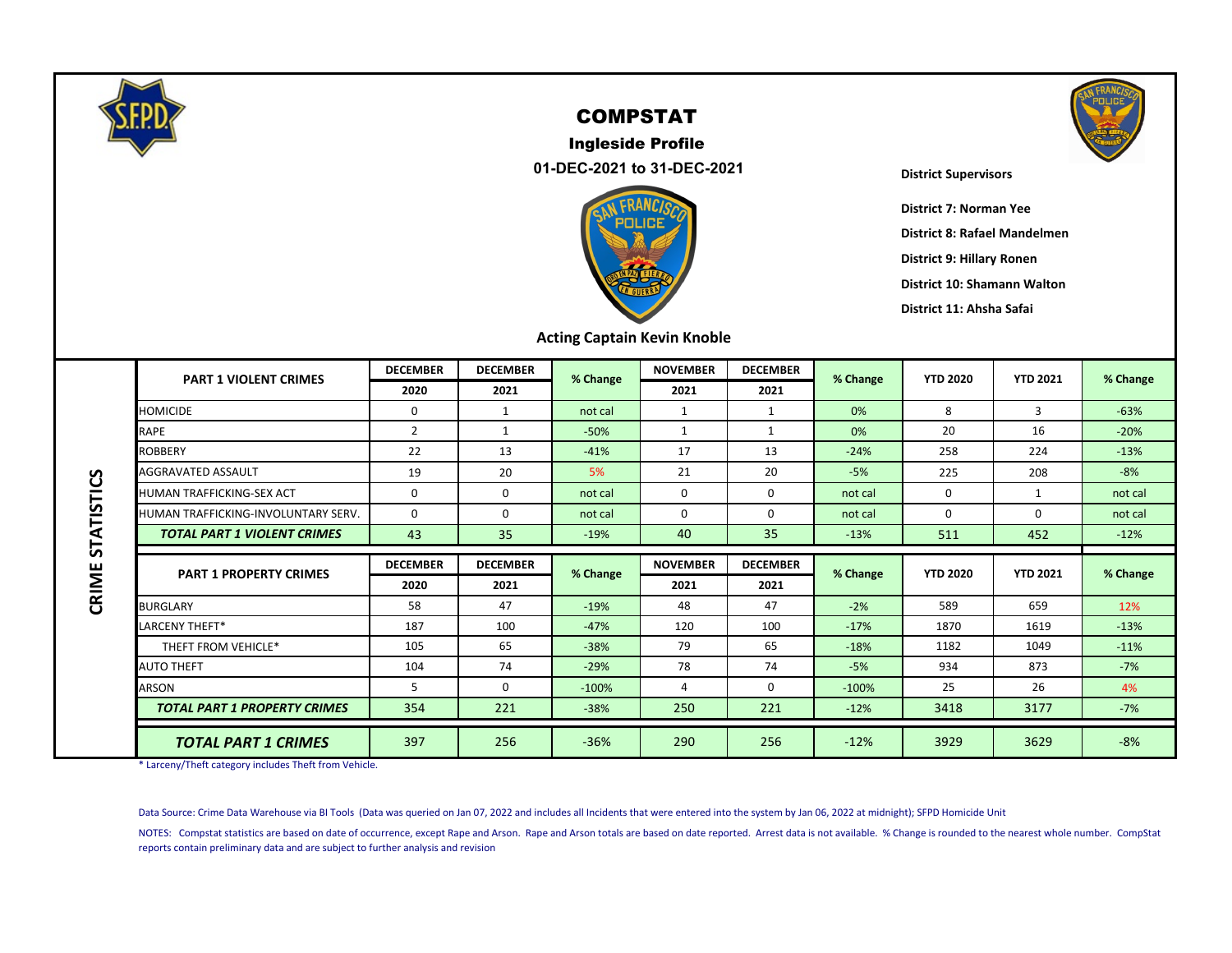

 **01-DEC-2021 to 31-DEC-2021** Taraval Profile



**Captain Nicholas Rainsford**



**District Supervisors**

**District 4: Gordon Mar**

**District 5: Dean Preston**

**District 7: Norman Yee**

**District 11: Ahsha Safaí**

|                   | <b>PART 1 VIOLENT CRIMES</b>        | <b>DECEMBER</b> | <b>DECEMBER</b> | % Change | <b>NOVEMBER</b> | <b>DECEMBER</b> | % Change | <b>YTD 2020</b> | <b>YTD 2021</b> | % Change |
|-------------------|-------------------------------------|-----------------|-----------------|----------|-----------------|-----------------|----------|-----------------|-----------------|----------|
|                   |                                     | 2020            | 2021            |          | 2021            | 2021            |          |                 |                 |          |
|                   | <b>HOMICIDE</b>                     | 0               | 0               | not cal  | 0               | $\mathbf 0$     | not cal  |                 | 0               | $-100%$  |
|                   | RAPE                                | 0               | 0               | not cal  | 3               | 0               | $-100%$  | 9               | 11              | 22%      |
|                   | ROBBERY                             | 9               | 7               | $-22%$   | 13              |                 | $-46%$   | 102             | 125             | 23%      |
|                   | <b>AGGRAVATED ASSAULT</b>           | 8               | 8               | 0%       | 13              | 8               | $-38%$   | 100             | 105             | 5%       |
|                   | HUMAN TRAFFICKING-SEX ACT           | 0               | $\Omega$        | not cal  | $\Omega$        | $\Omega$        | not cal  | $\Omega$        | 3               | not cal  |
|                   | HUMAN TRAFFICKING-INVOLUNTARY SERV. | 0               | $\Omega$        | not cal  | $\Omega$        | $\Omega$        | not cal  | 0               | 0               | not cal  |
| <b>STATISTICS</b> | <b>TOTAL PART 1 VIOLENT CRIMES</b>  | 17              | 15              | $-12%$   | 29              | 15              | $-48%$   | 212             | 244             | 15%      |
|                   |                                     |                 |                 |          |                 |                 |          |                 |                 |          |
|                   |                                     | <b>DECEMBER</b> | <b>DECEMBER</b> |          | <b>NOVEMBER</b> | <b>DECEMBER</b> |          |                 |                 |          |
|                   | <b>PART 1 PROPERTY CRIMES</b>       | 2020            | 2021            | % Change | 2021            | 2021            | % Change | <b>YTD 2020</b> | <b>YTD 2021</b> | % Change |
|                   | <b>BURGLARY</b>                     | 84              | 47              | $-44%$   | 23              | 47              | 104%     | 481             | 620             | 29%      |
| CRIME             | LARCENY THEFT*                      | 171             | 218             | 27%      | 214             | 218             | 2%       | 2014            | 2162            | 7%       |
|                   | THEFT FROM VEHICLE*                 | 95              | 127             | 34%      | 132             | 127             | $-4%$    | 1257            | 1344            | 7%       |
|                   | <b>AUTO THEFT</b>                   | 76              | 54              | $-29%$   | 54              | 54              | 0%       | 668             | 610             | $-9%$    |
|                   | ARSON                               | 2               | $\mathbf{1}$    | $-50%$   | 1               | 1               | 0%       | 29              | 23              | $-21%$   |
|                   | <b>TOTAL PART 1 PROPERTY CRIMES</b> | 333             | 320             | $-4%$    | 292             | 320             | 10%      | 3192            | 3415            | 7%       |

\* Larceny/Theft category includes Theft from Vehicle.

Data Source: Crime Data Warehouse via BI Tools (Data was queried on Jan 07, 2022 and includes all Incidents that were entered into the system by Jan 06, 2022 at midnight); SFPD Homicide Unit